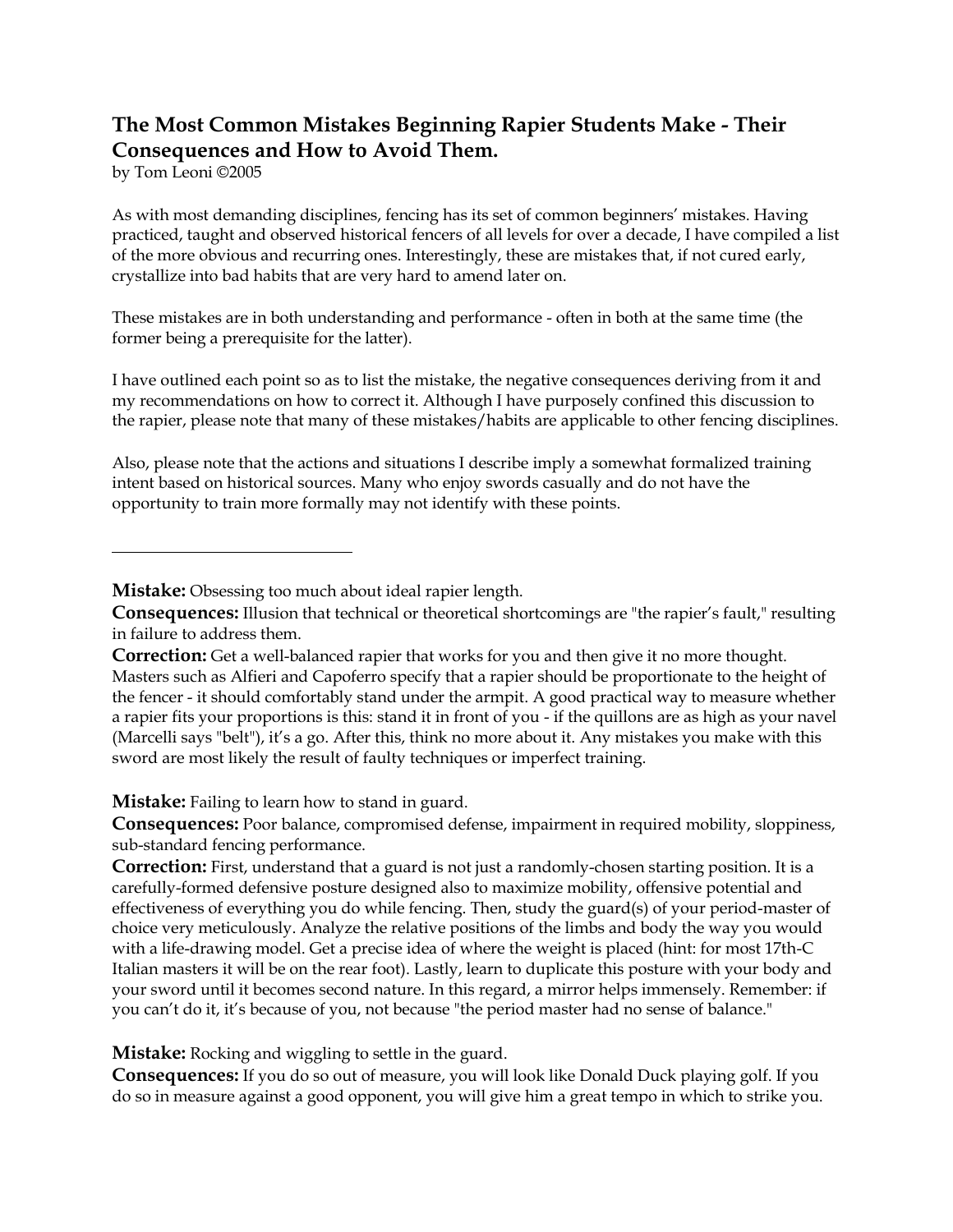In either case, this is one of the worst habits in rapier and one that should be eliminated without mercy.

**Correction:** Practice dropping into your guard and staying there without any further motion (which is actually a great warm-up drill). Stand up straight, with your feet joined at the heels and pointing 90 degrees apart (the right towards the opponent, the left to your left), your sword to your left side as if in a scabbard. Visualize your guard in your mind. Inhale slightly. In one fluid and solid motion, form your guard, dropping into it while exhaling slightly - but do so without any stiffness. Without moving, check your weight, the position and alignment of your feet, limbs, sword, etc., making sure that it is exactly the position you desire. If it is not, do not correct the posture from there - stand up straight and begin again. Repeat until this becomes second nature and until you can sense that your body is in the right position even without the aid of a mirror.

**Mistake:** Keeping the right arm and wrist too stiff.

**Consequences:** Inability to perform many techniques correctly and in tempo, early fatigue. **Correction:** Put the sword down and practice this exercise (since in most historical Italian rapier styles the arm is more extended than withdrawn, this will apply to all of them). Get in your in-guard position. Observe your arm and your (empty) hand. You should look as if you were casually extending your arm/hand to offer someone an apple. Make sure there is a bend in your elbow - how much of one depends on your guard - but it should always be there. Make sure that your hand is in a perfectly natural position, without any strain on it (holding an apple doesn't call for any force). If you have a training partner, she should be able to make your arm bend without effort just by simultaneously tapping down at the bend of your elbow and up at your wrist. Once you are comfortably familiar with this "feel," add the sword, gripping it gently and without tension. Remember this. The only limb that is ever completely locked in historical Italian rapier is the left leg at the moment of completion of the lunge. So keep your right arm supple and you'll be amazed at the increased mobility and finesse you'll be able to achieve.

**Mistake:** Even if the static guard is good, after the first step everything falls apart.

**Consequences:** Same as those of failing to stand in guard properly.

**Correction:** Eager-beavers are not going to like this... Footwork exercises! Seriously, these are essential, and a great way to build up accuracy, stamina and to warm up right before partner drills. The goal should be to be able to advance and retreat (with one or several steps) without disrupting a single element of the guard. At first, it will be awkward. When you are in guard, your weight should be on your rear foot - so in order to perform a single step forward, your weight will have to shift twice (move your front foot first, shift your weight on it, pull up your rear foot without dragging it and replace your weight on it). Then, if you add a retreat, you will have to shift your weight forward before you move your rear foot. Furthermore, your head should not bob - you should be like one of those catwalk models who can balance a stack of books on their heads as they strut down the runway. One last piece of advice: don't rush your steps and "fling" your limbs/body around. Always be deliberate, careful and controlled.

**Mistake:** Flinging the sword-arm forward in the course of a thrusting attack.

**Consequences:** The sword is weakened, point-control inaccurate and sloppy, and you develop the further habit of withdrawing the arm to prepare for the thrust.

**Correction:** This is a problem on which Fabris spends a long chapter in his book. While in early-16th-Century swordsmanship this technique was acceptable, by Fabris' age it had become anathema - and remained so throughout the Classical Fencing age. To correct it, make sure that as you deliver a thrust, the sword is carried by the body and the feet rather than by the arm. Depending on how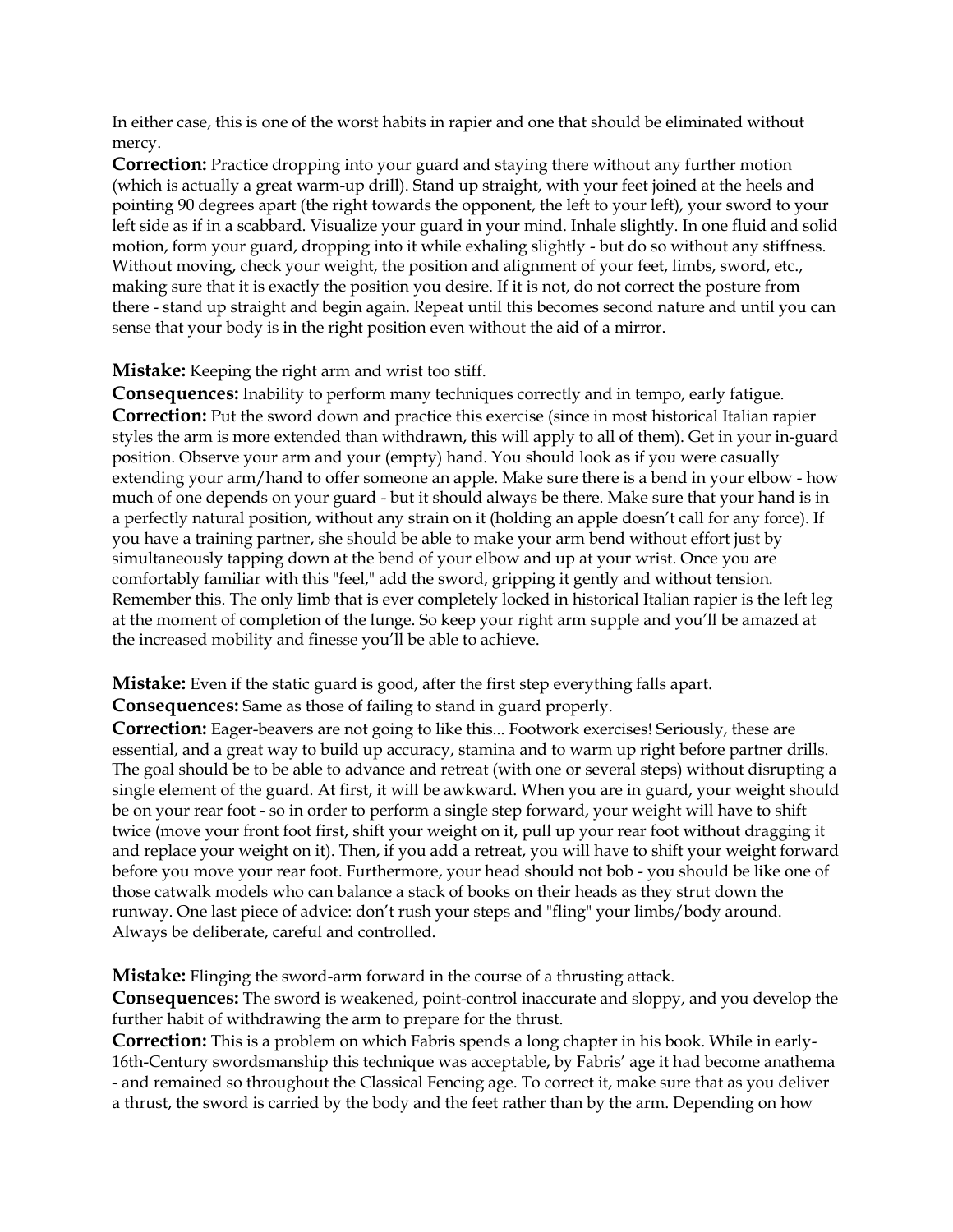extended your guard is, the arm needs to move either very little or not at all (and always before the body and the foot). This is achieved by drilling repetition and careful self-observation. But once you develop the right technique, you will notice how much stronger your sword is vis a vis the opponent's (as your whole body-weight will be behind it) as well as how much more accurate your attacks are. Also, when you free-fence and your initial attack fails, learn to be humble and retreat rather than sloppily walking forward in the blind attempt to land one of your wild jabs on the opponent. A point so gained is worth much less than a point received in good form.

**Mistake:** Turning the front foot inward while lunging.

**Consequences:** Sloppiness, diminished strength and point-control.

**Correction:** This is the easiest one of all: practice the lunge and be aware of it until this bad habit disappears. Besides looking amateurish, lunging with a "crooked foot" disrupts your skeletal alignment and makes your lunge less accurate and much easier to parry.

**Mistake:** Always staying out of measure and developing your game around sniping at the opponent's forearm or hand.

**Consequences:** Fencers who make this their game run the risk of having 90% of the art fall into atrophy - ending up little more than one-trick ponies.

**Correction:** While arm-shots have their place in 17th-Century Italian rapier, they are a relatively negligible footnote of the art compared to body and head-shots. As Rosaroll Scorza and Grisetti say as late as 1803, real fencing involves taking the measure from the opponent's body. The best course against developing this habit is being honest with yourself and deciding whether you fence to score easy hits or to learn the complete art. If it is the latter, you must learn to sacrifice some easier shots for historically-correct (and more difficult) ones to the body. Two extremes at the opposite end of this spectrum are Fabris (who only shows hits to the chest and flank) and electrified sport epee (where the arm is the only target save for rare exceptions, and even the lightest touch can result in the buzzer going off). Both are valid disciplines - pick which one you want to pursue and stick with it. Also, for correctness' sake, when you fence an unfamiliar opponent, clarify which rules you want to use - there is nothing un-martial about it.

**Mistake:** Circling around the opponent to find an opening or a tempo.

**Consequences:** Besides being quite far out of style (no Italian master advocates this action), you will rapidly lose your form and achieve the opposite result than the one you are looking for. Your opponent can follow you very efficiently as a "turret" placed in the center of the circumference you describe while walking in circles - and every step you take is a good tempo for him to defeat you. **Correction:** When you drill, force yourself and your partner to confine your lateral movements to the space of one foot or little more. I know that many like to think of rapier as a free-floating primitive style with no rules and, wanting to depart from what they are accustomed to see in sport fencing, they make it a point to "fence in the circle." But this is (possibly) even more historically inaccurate than if one were to adopt a perfect classical-foil style rapier in hand. If you don't want to take my word for it (and you should not), read all the extant Italian rapier treatises from Fabris to Di Mazo.

**Mistake:** Making wild and random hand-parries.

**Consequences:** This leads to the habit of chasing the opponent's point with the hand, thus becoming ineffective and exonerating the sword from its important defensive role.

**Correction:** Depending on which master you study, identify the hand parries he describes and illustrates. You will be amazed at how few there are - often they are only four (one per line) and very